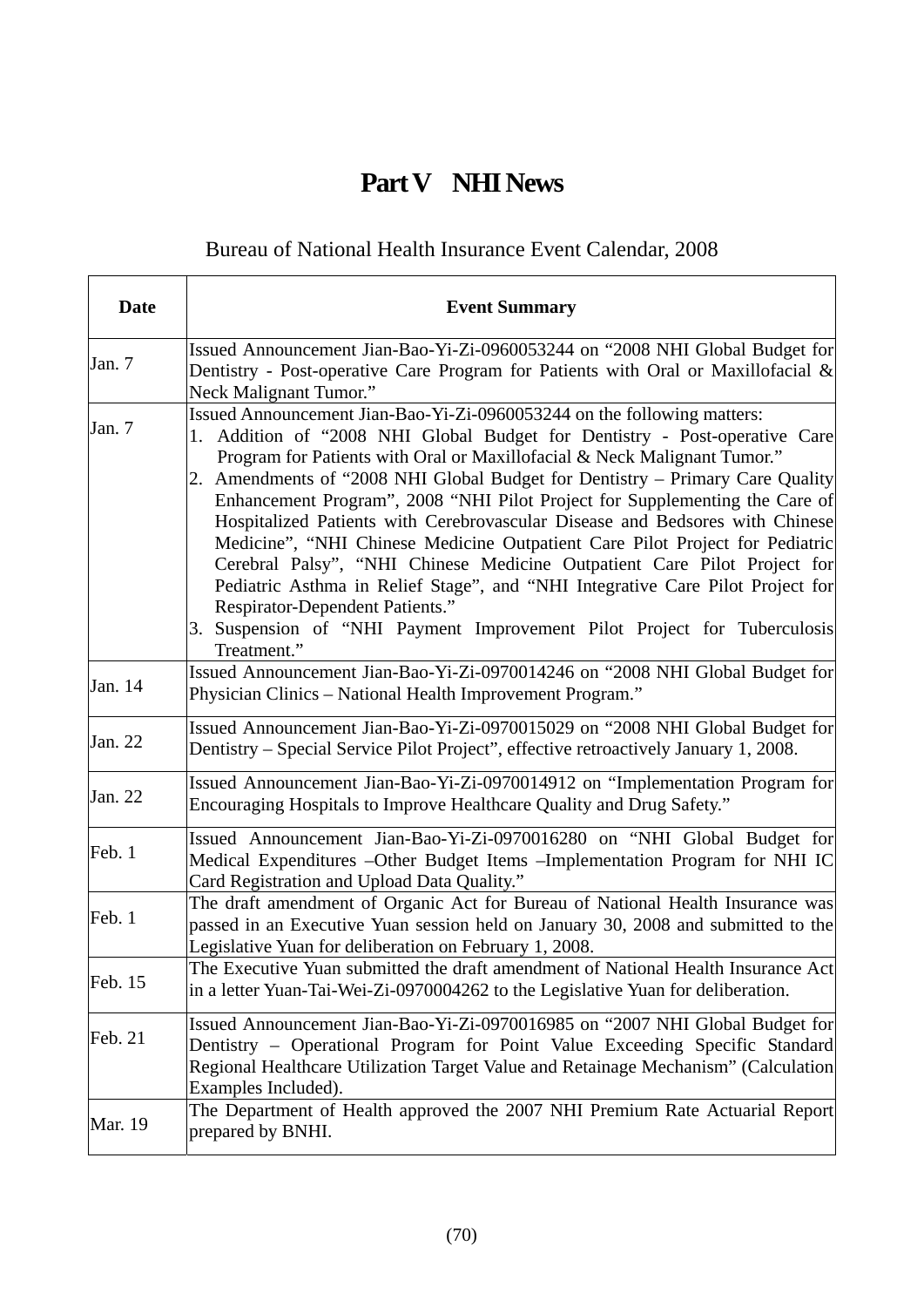| <b>Mar. 24</b> | Issued Announcement Jian-Bao-Cheng-Zi-0970000243 on the amendment of<br>"Directions for the NHI IC Card Management" and name change of the "Operation<br>Directions for Issuing National Health Insurance Certificates", effective March 26,<br>2008.                                                                                                                                                                                                                                                                                                                                                    |
|----------------|----------------------------------------------------------------------------------------------------------------------------------------------------------------------------------------------------------------------------------------------------------------------------------------------------------------------------------------------------------------------------------------------------------------------------------------------------------------------------------------------------------------------------------------------------------------------------------------------------------|
| <b>Mar. 24</b> | Issued Announcement Jian-Bao-Cheng-Zi-0970000263 on the amendment of<br>"Directions for Imposing Fines for Violation of National Health Insurance Act",<br>effective March 26, 2008.                                                                                                                                                                                                                                                                                                                                                                                                                     |
| <b>Mar. 24</b> | Issued Announcement Jian-Bao-Cheng-Zi-0970000182 on the enactment of "Fee<br>Standards for National Health Insurance Certificates."                                                                                                                                                                                                                                                                                                                                                                                                                                                                      |
| Mar. 25        | Issued Announcement Jian-Bao-Sheng-Zi-0970012152 on the amendment of four<br>non-payment criteria and handling methods, including "Hospital ENT Outpatient<br>Service Localized Treatment Claim Rate."                                                                                                                                                                                                                                                                                                                                                                                                   |
| Apr. 1         | Issued Announcement Jian-Bao-Yi-Zi-0970020620 on "2008 Principles for<br>Determining Remote-Area Hospitals under Global Budget for Hospitals."                                                                                                                                                                                                                                                                                                                                                                                                                                                           |
| Apr. $1$       | Issued Announcement Jian-Bao-Sheng-Zi-0970012154 on the amendments of "Points"<br>to Note in Review of NHI Hospital Expense Claims ", "Points to Note in Review of<br>NHI Physician Clinics Expense Claims", "Points to Note in Review of NHI Dental<br>Care Expense Claims" and "Points to Note in Review of NHI Chinese Medicine<br><b>Expense Claims."</b>                                                                                                                                                                                                                                            |
| Apr. 8         | Issued Announcement Jian-Bao-Yi-Zi-0970048001 on the amendment of "NHI<br>Payment Standards" - Part II Western Medicine and Part VII Case Payment, Chapter<br>2 - Specific Diagnosis and Treatment, effective retroactively January 1, 2008.                                                                                                                                                                                                                                                                                                                                                             |
| Apr. 10        | Issued Announcement Jian-Bao-Yi-Zi-0970048002 on the amendment of "NHI<br>Payment Standards" – Part II Western Medicine Chapter 1 and Chapter 2 - Specific<br>Diagnosis and Treatment, effective retroactively January 1, 2008.                                                                                                                                                                                                                                                                                                                                                                          |
| Apr. 16        | Issued Announcement Jian-Bao-Sheng-Zi-0970012203 on the amendments of "Points"<br>to Note in Review of NHI Hospital Expense Claims" and "Points to Note in Review<br>of NHI Physician Clinics Expense Claims", effective June 1, 2008.                                                                                                                                                                                                                                                                                                                                                                   |
| Apr. 25        | Issued Announcement Jian-Bao-Yi-Zi-0970023804 on "2008 Global Budget for<br>Dentistry - Dental Care Improvement Project in Areas Lacking Healthcare<br>Resources."                                                                                                                                                                                                                                                                                                                                                                                                                                       |
| Apr. 25        | BNHI has established a Department of Health NHI Healthcare Quality Network on<br>DOH website at the recommendation of NHI Health Care Quality Committee. The<br>same information is available under Important Issues on the homepage of BNHI<br>website for public inquiry. The healthcare quality information made public in the first<br>round includes 4 quality indicators for diabetes, 3 quality indicators for total knee<br>arthroplasty, and 3 quality indicators for removal of myoma of uterus.                                                                                               |
| Apr. 30        | Issued Announcement Jian-Bao-Yi-Zi-0970002152 on the amendments of "NHI<br>Integrative Care Pilot Project for Respirator-Dependent Patients", "NHI Payment<br>Standards - Specific Examination Resources Sharing Pilot Project", "NHI Benefit<br>Payment Improvement Project for Diabetes", "NHI Benefit Payment Improvement<br>Project for Asthma" and "NHI Benefit Payment Improvement Project for<br>Hypertension", effective retroactively January 1, 2008, except for "NHI Payment<br>Standards – Specific Examination Resources Sharing Pilot Project", which would take<br>effect on May 1, 2008. |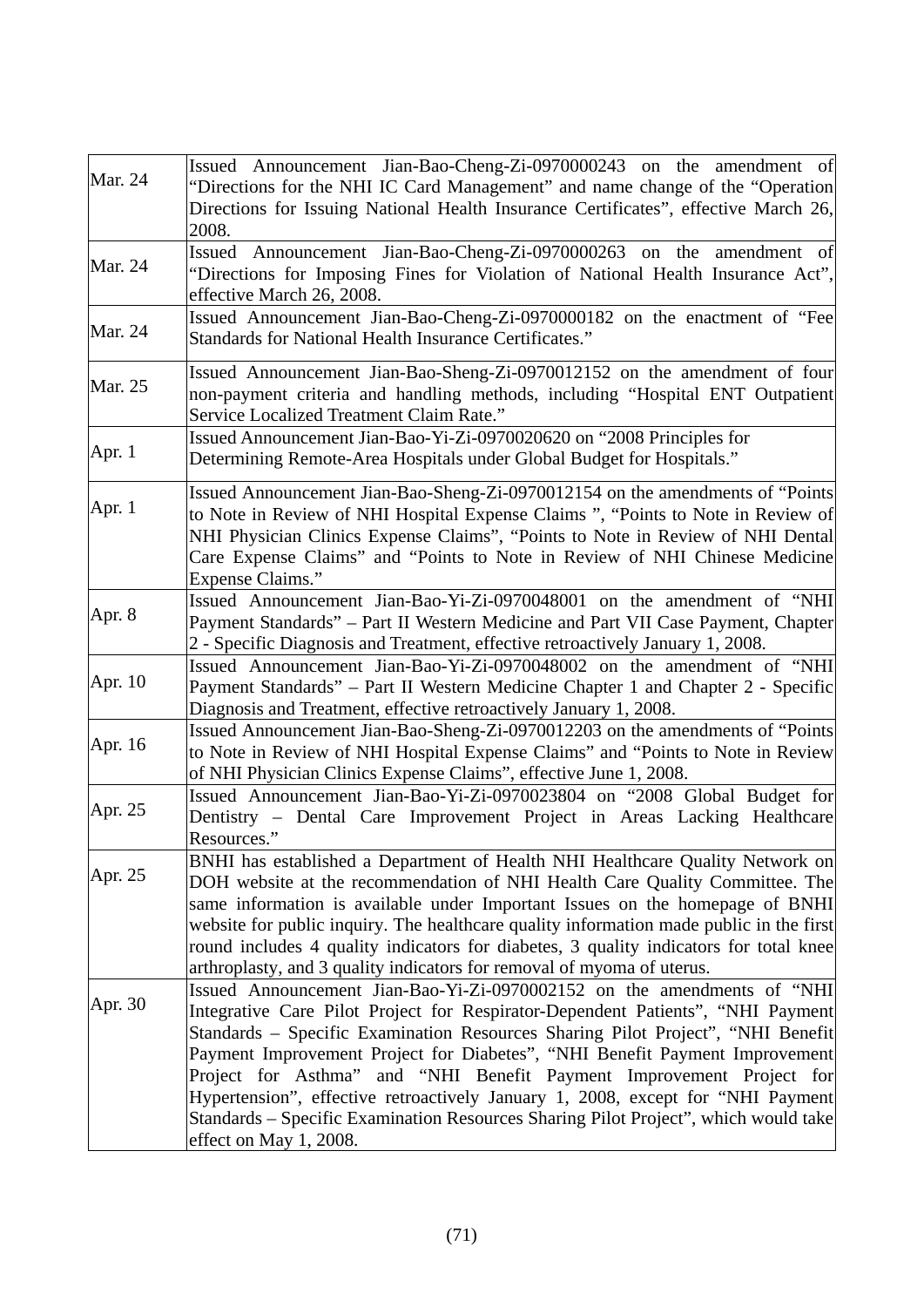| May 5   | Issued Announcement Jian-Bao-Yi-Zi-0970048003 on the amendment of "NHI               |
|---------|--------------------------------------------------------------------------------------|
|         | Payment Standards" – Part II Western Medicine Chapter 2 -Specific Diagnosis and      |
|         | Treatment and Part VII Case Payment Chapter 2 - Tables for Gynecology, effective     |
|         | retroactively May 1, 2008, except for five diagnosis and treatment items 68035B,     |
|         | 68037B, 68047B, 75020B, and 76020B under Part II, Chapter 2, Section 7 – Surgery,    |
|         | which took effect retroactively on January 1, 2008.                                  |
| May 14  | Issued Announcement Jian-Bao-Yi-Zi-0970002139 on the enactment of " Guide to         |
|         | NHI-Contracted Occupational Therapy Clinics Engaging in Occupational Therapy         |
|         | Business", effective June 1, 2008.                                                   |
|         | BNHI Vice President Dr. Michael S. Chen accompanied former DOH Minister Hou          |
| May 21  | Sheng-Mao to attend a congressional hearing in the U.S., in which former DOH         |
|         | Minister Hou gave a keynote speech on "The Experience of Taiwan's National Health    |
|         | Insurance for the U.S. Health Care Reform" and Vice President Chen gave a keynote    |
|         | speech on "The Financial Issues of National Health Insurance."                       |
| May 26  | Issued Announcement Jian-Bao-Sheng-Zi-0970012304 on the amendment to BNHI            |
|         | non-payment thresholds in file analysis and review for "Physician Clinics ENT        |
|         | Outpatient Service Topical Treatment Claim Rate" and "Physician Clinics OBGYN        |
|         | Outpatient Service Topical Treatment Claim Rate" (2 items), effective May 1, 2008.   |
|         | Issued Announcement Jian-Bao-Yi-Zi-0970029456 on "2008 NHI Global Budget for         |
| July 3  | Dentistry - Operational Program for Point Value Exceeding Specific Standard          |
|         | Regional Healthcare Utilization Target Value and Retainage Mechanism."               |
|         |                                                                                      |
| July 18 | Issued Announcement Jian-Bao-Sheng-Zi-0970012454 on the amendments to "Points"       |
|         | to Note in Review of NHI Hospital Expense Claims" and "Points to Note in Review      |
|         | of NHI Dental Care Expense Claims."                                                  |
| July 23 | Issued Announcement Jian-Bao-Sheng-Zi-0970012412 on the enactment of                 |
|         | "Principles for "Honoring Market Price" in NHI Drug Reimbursement for Essential      |
|         | Drugs and Orphan Drugs", effective September 1, 2008.                                |
| Aug. 21 | Issued Announcement Jian-Bao-Yi-Zi-0970034362 on "2008 NHI Global Budget for         |
|         | Physician Clinics – Metabolic Syndrome Care Program."                                |
| Aug. 22 | Issued Announcement Jian-Bao-Yi-Zi-0970002499 on the amendment of "NHI               |
|         | Payment Standards" – Part II Western Medicine Chapter 2 -Specific Diagnosis and      |
|         | Treatment", effective September 1, 2008.                                             |
| Sep. 1  | Issued Announcement Jian-Bao-Yi-Zi-0970048004 on the amendment of "NHI               |
|         | Payment Standards" – Specific Diagnosis and Treatment, effective September 1,        |
|         | 2008, in which, Part III- Dentistry, General Rules 7 was added a clause "The year is |
|         | based on calendar year", which took effect retroactively on January 1, 2007.         |
|         | For the sake of enhancing the accuracy of NHI IC card data, issued letter            |
| Sep. 11 | Jian-Bao-Yi-Zi-0970002562 to revise the "NHI IC Card Data Upload Operation"          |
|         | under the "NHI IC Card Content", effective January 1, 2009.                          |
|         | Issued Announcement Jian-Bao-Yi-Zi-0970039447 on the amendment of "2008 NHI          |
| Oct. 20 |                                                                                      |
|         | Global Budget for Dentistry - Quality Assurance Retainage Implementation             |
|         | Program."                                                                            |
| Oct. 22 | Issued Announcement Jian-Bao-Yi-Zi-0970039447 on the amendment of "2008              |
|         | Global Budget for Dentistry Improvement Project in Areas Lacking Healthcare          |
|         | Resources", which adds Hedong Area in Yuli Township, Hualien County to the           |
|         | implementation areas.                                                                |